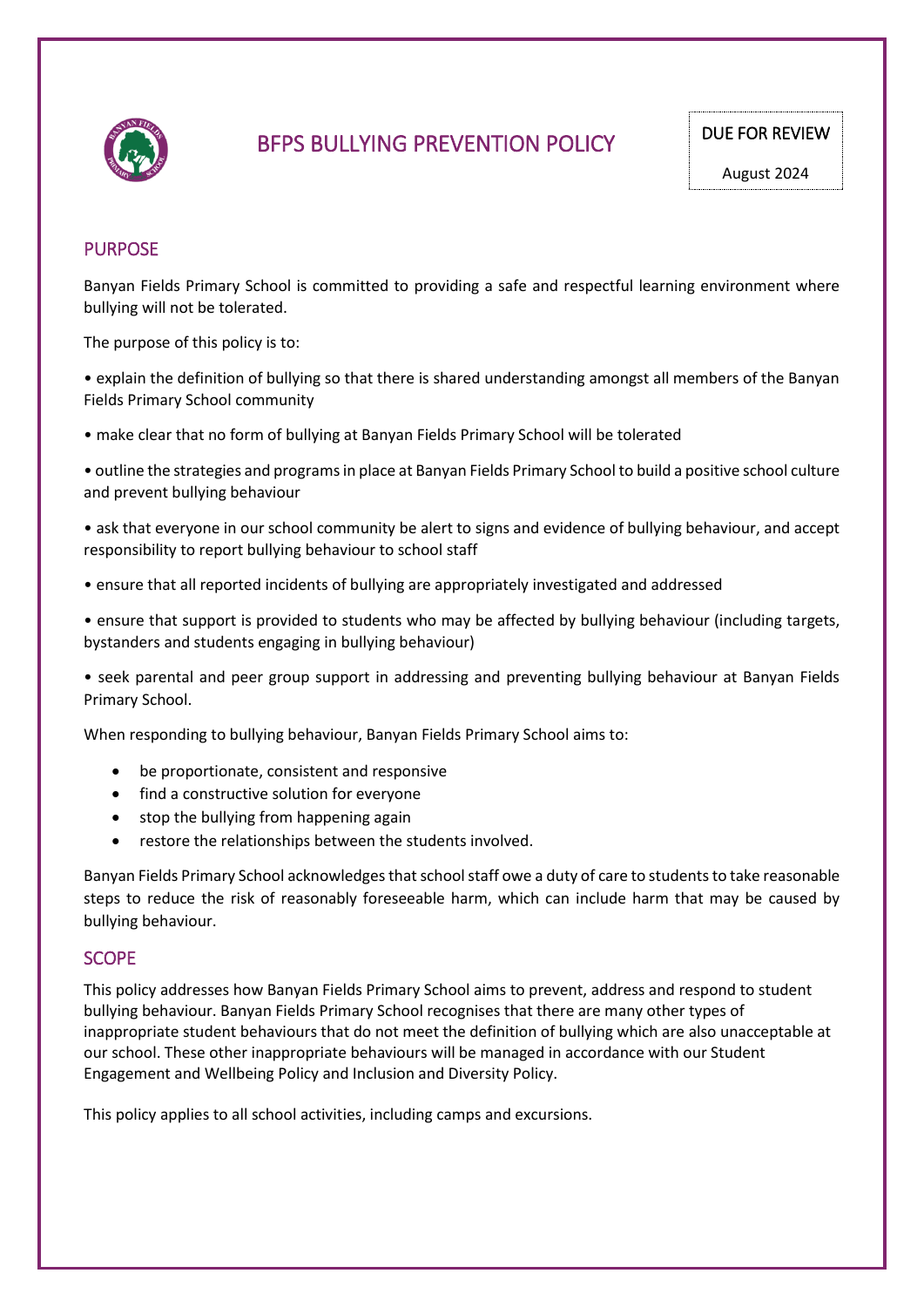# POLICY DEFINITIONS

# **Bullying**

In 2018 the Education Council of the Council of Australian Governments endorsed the following definition of bullying for use by all Australian schools:

*Bullying is an ongoing and deliberate misuse of power in relationships through repeated verbal, physical and/or social behaviour that intends to cause physical, social and/or psychological harm. It can involve an individual or a group misusing their power, or perceived power, over one or more persons who feel unable to stop it from happening.*

*Bullying can happen in person or online, via various digital platforms and devices and it can be obvious (overt) or hidden (covert). Bullying behaviour is repeated, or has the potential to be repeated, over time (for example, through sharing of digital records)*

*Bullying of any form or for any reason can have immediate, medium and long-term effects on those involved, including bystanders. Single incidents and conflict or fights between equals, whether in person or online, are not defined as bullying.*

Bullying has three main features:

- It involves a misuse of power in a relationship
- It is ongoing and repeated, and
- It involves behaviours that can cause harm.

### Bullying can be:

- 1. *direct* physical bullying e.g. hitting, tripping, and pushing or damaging property.
- 2. *direct* verbal bullying e.g. name calling, insults, homophobic or racist remarks, verbal abuse.
- 3. *indirect* bullying e.g. spreading rumours, playing nasty jokes to embarrass and humiliate, mimicking, encouraging others to socially exclude a person and/or damaging a person's social reputation or social acceptance.

*Cyberbullying* is direct or indirect bullying behaviours using digital technology. For example via a mobile device, computers, chat rooms, email, social media, etc. It can be verbal, written and include images, video and/or audio.

# **Other distressing and inappropriate behaviours**

Many distressing and inappropriate behaviours may not constitute bullying even though they are unpleasant. Students who are involved in or who witness any distressing and inappropriate behaviours should report their concerns to school staff and our school will follow the Student Engagement and Wellbeing policy.

*Mutual conflict* involves an argument or disagreement between people with no imbalance of power. In incidents of mutual conflict, generally, both parties are upset and usually both want a resolution to the issue. Unresolved mutual conflict can develop into bullying if one of the parties targets the other repeatedly in retaliation.

*Social rejection or dislike* is not bullying unless it involves deliberate and repeated attempts to cause distress, exclude or create dislike by others.

*Single-episode acts* of nastiness or physical aggression are not the same as bullying. However, single episodes of nastiness or physical aggression are not acceptable behaviours at our school and may have serious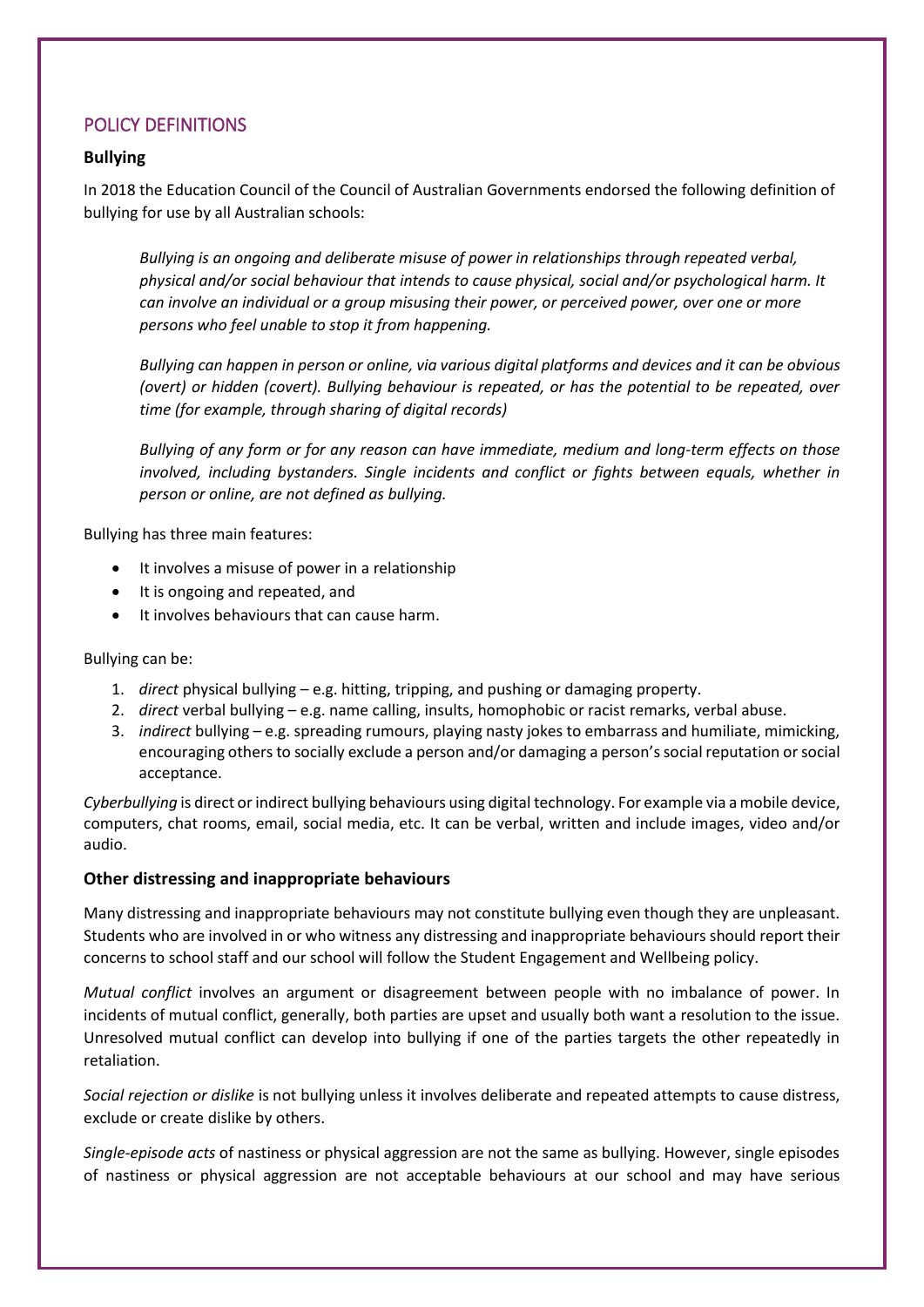consequences for students engaging in this behaviour. Banyan Fields Primary School will use its Student Wellbeing and Engagement Policy to guide a response to single episodes of nastiness or physical aggression.

*Harassment* is language or actions that are demeaning, offensive or intimidating to a person. It can take many forms, including sexual harassment and disability harassment. Further information about these two forms of harassment, including definitions, is set out in our Inclusion and Diversity Policy. Harassment of any kind will not be tolerated at Banyan Fields Primary School and may have serious consequences for students engaging in this behaviour. Banyan Fields Primary School will use its Student Wellbeing and Engagement Policy to guide a response to students demonstrating harassing behaviour, unless the behaviour also constitutes bullying, in which case the behaviour will be managed in accordance with this Bullying Prevention Policy.

# BULLYING PREVENTION

Banyan Fields Primary School has a number of programs and strategies in place to build a positive and inclusive school culture. We strive to foster a school culture that prevents bullying behaviour by modelling and encouraging behaviour that demonstrates acceptance, kindness and respect.

Bullying prevention at Banyan Fields Primary School is proactive and is supported by research that indicates that a whole school, multifaceted approach is the most effective way to prevent and address bullying. At our school:

- We have a positive school environment that provides safety, security and support for students and promotes positive relationships and wellbeing.
- We strive to build strong partnerships between the school, families and the broader community that means all members work together to ensure the safety of students.
- Teachers are encouraged to incorporate classroom management strategies that discourage bullying and promote positive behaviour.
- A range of programs are planned for each year level to raise awareness about bullying and its impacts.
- In the classroom, our social and emotional learning curriculum incorporates raising awareness and teaches students what constitutes bullying and how to respond to bullying behaviour assertively. This promotes resilience, assertiveness, conflict resolution and problem solving.
- Students are encouraged to look out for each other and to talk to teachers about any bullying they have experienced or witnessed.
- We implement whole school initiatives in line with School Wide Positive Behaviour Support.
- We promote a Growth Mindset for all students and staff.
- We provide access to Allied Professionals to support the social and emotional wellbeing of our Students.

For further information about our engagement and wellbeing initiatives, please see our Student Wellbeing and Engagement policy.

#### **INCIDENT RESPONSE**

#### Reporting concerns to Banyan Fields Primary School

Bullying complaints will be taken seriously and responded to sensitively at our school.

Students who may be experiencing bullying behaviour, or students who have witnessed bullying behaviour, are encouraged to report their concerns to school staff as soon as possible.

Our ability to effectively reduce and eliminate bullying behaviour is greatly affected by students and/or parents and carers reporting concerning behaviour as soon as possible, so that the responses implemented by Banyan Fields Primary School are timely and appropriate in the circumstances.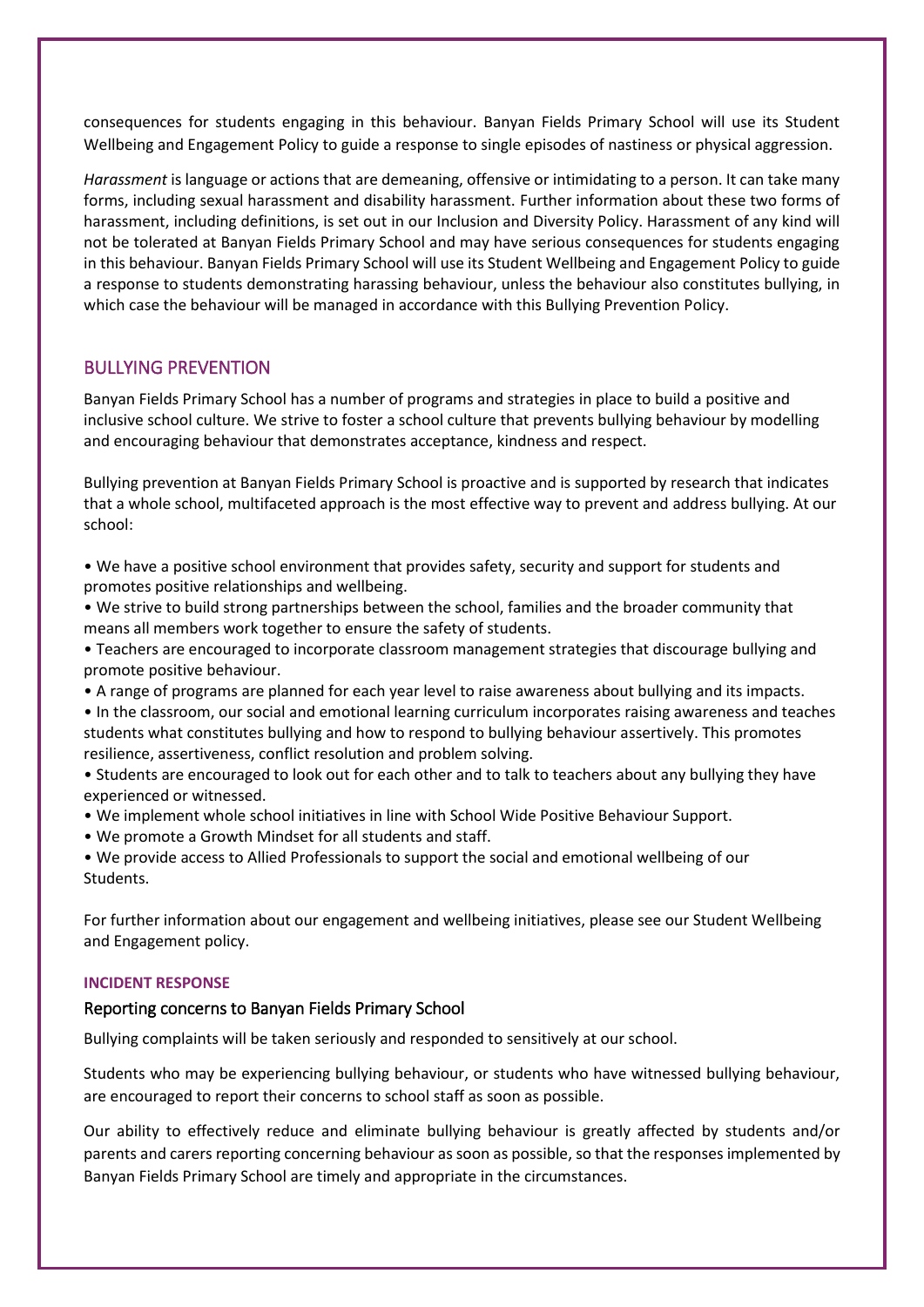We encourage students to speak to their class teacher. However, students are welcome to discuss their concerns with any trusted member of staff including teachers, education support staff, wellbeing staff and school leadership.

Parents or carers who develop concerns that their child is involved in, or has witnessed bullying behaviour at Banyan Fields Primary School should contact either Amie Parker (Foundation – Grade 2), Amelia Busuttil (Grade 3 – Grade 6) of Craig Irvine (Assistant Principal – Wellbeing) by phone on 9782-1333 or by email directed to banyan.fields.ps@education.vic.gov.au

### Investigations

When notified of alleged bullying behaviour, school staff are required to:

- 1. record the details of the allegations in Sentral; and
- 2. inform the schools wellbeing leadership team (Assistant Principal or Wellbeing Leading Teachers)

The Assistant Principal or Wellbeing Leading Teachers are responsible for investigating allegations of bullying in a timely and sensitive manner. To appropriately investigate an allegation of bullying, the Assistant Principal or Leading Teacher may:

- speak to the those involved in the allegations, including the target/s, the students allegedly engaging in bullying behaviour/s and any witnesses to the incidents
- speak to the parents of the students involved
- speak to the teachers of the students involved
- take detailed notes of all discussions for future reference
- obtain written statements from all or any of the above.

All communications with the Assistant Principal or Wellbeing Leading Teachers in the course of investigating an allegation of bullying will be managed sensitively. Investigations will be completed as quickly as possible to allow for the behaviours to be addressed in a timely manner.

The objective of completing a thorough investigation into the circumstances of alleged bullying behaviour is to determine the nature of the conduct and the students involved. A thorough understanding of the alleged bullying will inform staff about how to most effectively implement an appropriate response to that behaviour.

Serious bullying, including serious cyberbullying, is a criminal offence and may be referred to Victoria Police. For more information, see: [Brodie's Law.](http://www.education.vic.gov.au/about/programs/bullystoppers/Pages/advicesheetbrodieslaw.aspx)

# Responses to bullying behaviours

When the Assistant Principal or Wellbeing Leading Teachers have sufficient information to understand the circumstances of the alleged bullying and the students involved, a number of strategies may be implemented to address the behaviour and support affected students in consultation with relevant staff and professionals.

There are a number of factors that will be considered when determining the most appropriate response to the behaviour. When making a decision about how to respond to bullying behaviour, Banyan Fields Primary School will consider:

- The age and maturity of the students involved
- The severity and frequency of the bullying, and the impact it has had on the target student
- Whether the student/s engaging in bullying behaviour have displayed similar behaviour before
- Whether the bullying took place in a group or one-to-one context
- Whether the students engaging in bullying behaviour demonstrates insight or remorse for their behaviour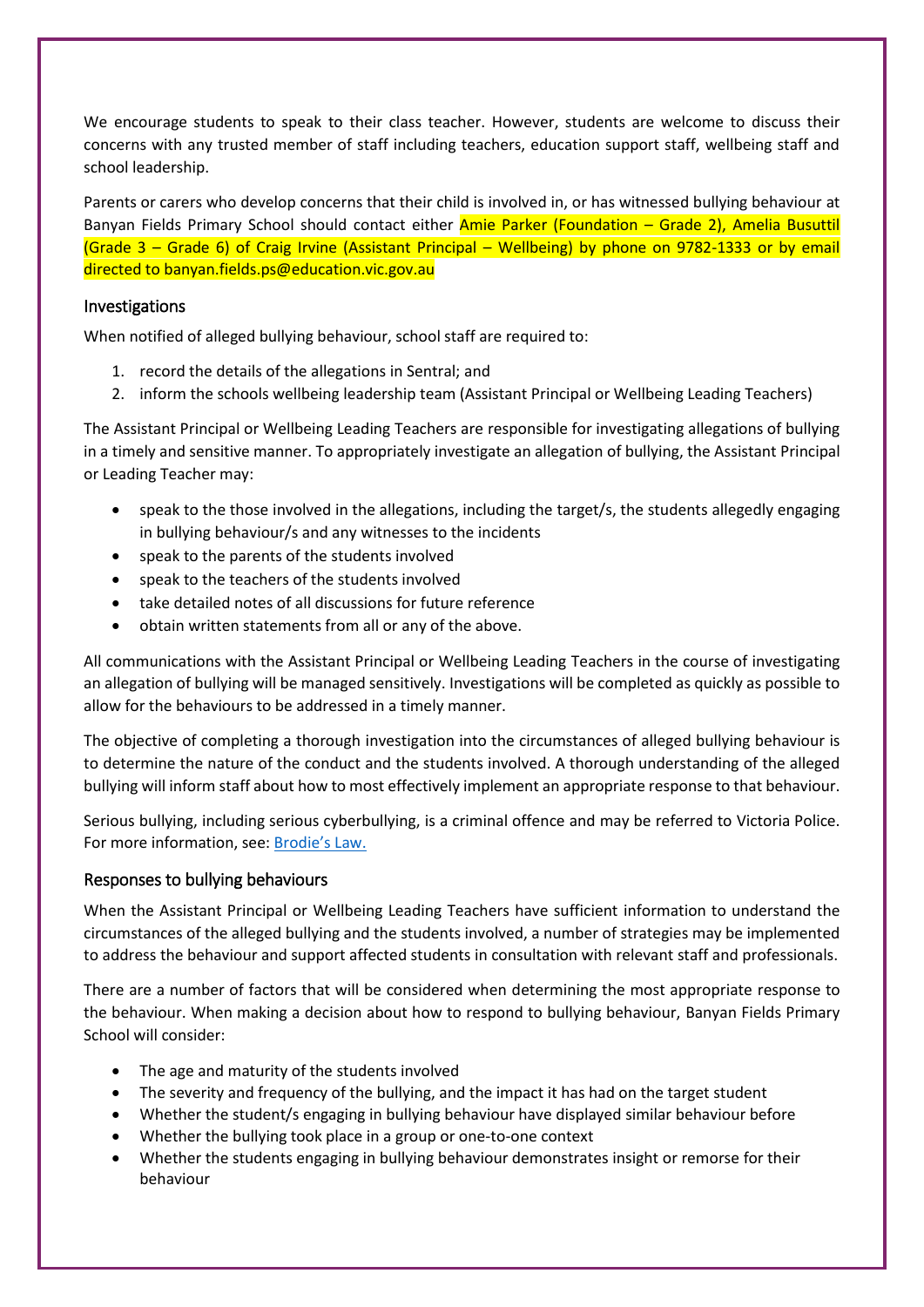The alleged motive of the behaviour, including any element of provocation

The Assistant Principal or Wellbeing Leading Teacher's may implement all, or some of the following responses to bullying behaviours:

- Offer counselling support to the target student or students, including referral to school chaplain, Student Support Services or external allied health professionals.
- Offer counselling support to the students engaging in bullying behaviour, including referral to school chaplain, Student Support Services or external allied health professionals.
- Offer counselling support to affected students, including witnesses and/or friends of the target student, including referral to school chaplain, Student Support Services or external allied health professionals.
- Facilitate a restorative practice meeting with all or some of the students involved. The objective of restorative practice is to repair relationships that have been damaged by bringing about a sense of remorse and restorative action on the part of the person who has bullied someone and forgiveness by the person who has been bullied.
- Facilitate a mediation between some or all of the students involved to help to encourage students to take responsibility for their behaviour and explore underlying reasons for conflict or grievance. Mediation is only suitable if all students are involved voluntarily and demonstrate a willingness to engage in the mediation process.
- Facilitate a process using the Support Group Method, involving the target student(s), the students engaging in bullying behaviour and a group of students who are likely to be supportive of the target(s).
- Facilitate a Student Support Group meeting and/or Behaviour Support Plan for affected students.
- Prepare a Safety Plan restricting contact between target and students engaging in bullying behaviour.
- Provide discussion and/or mentoring for different social and emotional learning competencies of the students involved, including Occupational Therapy, Social and Emotional Learning through Respectful Relationships Curriculum, School Wide Positive Behaviour Support tier one and tier two interventions.
- Monitor the behaviour of the students involved for an appropriate time and take follow up action if necessary.
- Implement year group targeted strategies to reinforce positive behaviours, for example additional teaching of the Respectful Relationships curriculum, explicit teaching of pre-social behaviours.
- Implement disciplinary consequences for the students engaging in bullying behaviour, which may include removal of privileges, detention, suspension and/or expulsion consistent with our Student Wellbeing and Engagement policy, the Ministerial Order on Suspensions and Expulsions and any other relevant Department policy.

Banyan Fields Primary School understands the importance of monitoring and following up on the progress of students who have been involved in or affected by bullying behaviour. Where appropriate, school staff will also endeavour to provide parents and carers with updates on the management of bullying incidents.

The Assistant Principal or Wellbeing Leading Teachers are responsible for maintaining up to date records of the investigation of and responses to bullying behaviour.

# FURTHER INFORMATION AND RESOURCES

This policy should be read in conjunction with the following school policies:

• Statement of Values and School Philosophy